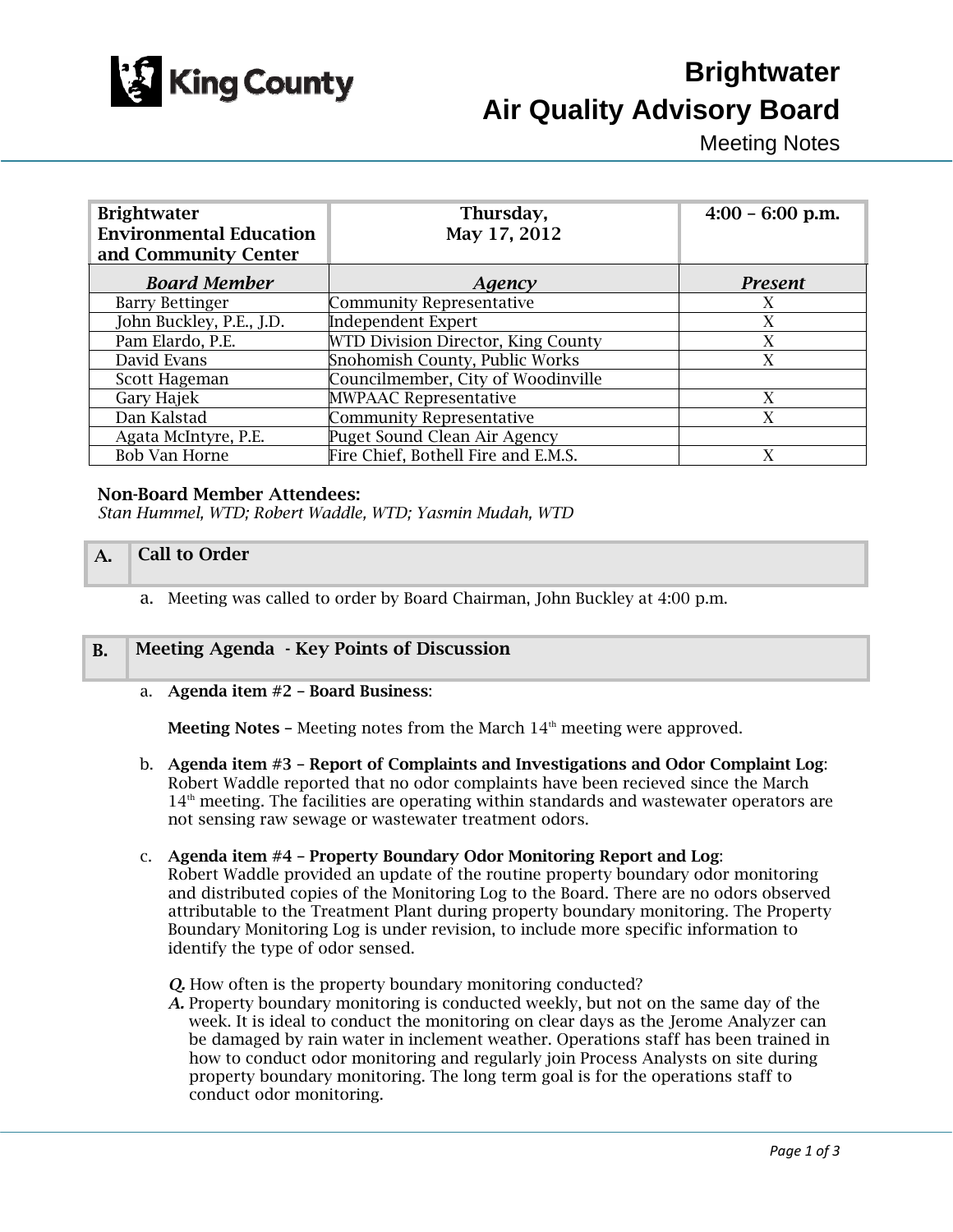

# d. Agenda item #5 – Odor Control System Operational Status Report:

Stan Hummel updated the Board on the status of the Sycamore monitoring units.

There continues to be occurrences of "spikes" in the readings of the Sycamore units. When this happens the operations staff sample the event using a Jerome Analyzer. The spikes indicated by the Sycamore units have not been detected using the Jerome Analyzers. King County and the vendor (Sycamore Technologies) is currently working to determine what compounds the Sycamore units are reading other than H2S.

One of the potential reasons is the Sycamore units are reading another compound creating a false positive. It is not known if this other compound has odor characteristics or not.

The vendor has suggested three approaches to resolve the issue:

1) It is possible that there is a chemical reaction occurring with the stainless steel feedlines resulting in spiked readings. Other installations of Sycamore units have used Teflon tubing rather than stainless steel tubing. The vendor is providing Teflon tubing to replace the stainless steel tubing. There was a delay in this replacement, as the vendor initially shipped the incorrect size tubing. The correct tubing has been received and is ready for installation.

2) Another possibility is that there could be an interfering compound that the Sycamore analyzer is reading rather than H2S. The vendor has provided a filter to apply that will filter out sulfur dioxide, which potentially is the interfering compound. If sulfur dioxide is filtered out the false positives of H2S may discontinue.

3) The County will take bag samples during spiking events for laboratory and odor panel analysis. The intent is to identify if another compound is present that is creating a false positive.

The County has also requested that CH2MHill identify odor monitoring instrumentation utilized in the industry that is accurate, reliable and used for continuous testing. Five different instruments with different vendors have been identified. Some of the units are only used for spot checking, and is not suitable for use on a continuous basis. The County is also interested in vendors who have rental units available, in order to test devices and confirm their accuracy. Two of the five vendors have rental units available.

Overall, the treatment plant is operating well within standards. Currently pumping 12 mgd/day, the plant will convert to 21-24 mgd/day approximately the third week of September. Programming is underway to convert the control strategies to full flow operation. There has been no sign of cracking or structural damage to the impeller units that were replaced. There is a one week shut down planned in September. The odor control systems will stay on-line during the shut down period.

*Q.* How long is the tubing from the stack to the Sycamore? *A.* The tubing can run from 15 to 20 feet in length.

*Q.* Why not replace the Sycamore units with Jerome Analyzers?